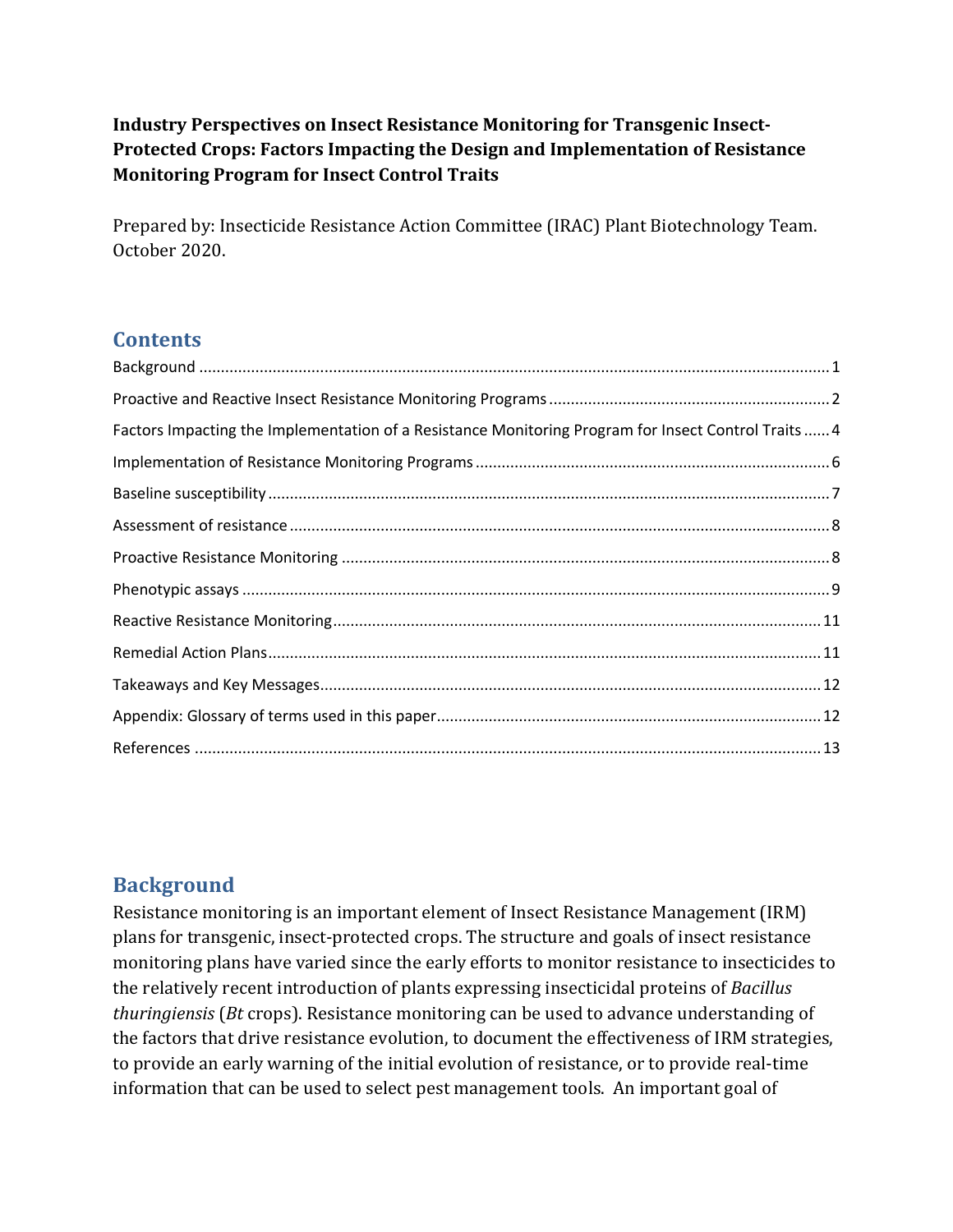resistance monitoring should be to identify the evolution of resistance in a target insect pest population early enough that management interventions can be initiated to extend product life (durability), benefiting growers and agricultural production systems. Additionally, identification of field-evolved resistance in a local area prior to spreading can indicate that management practices should be changed in other areas.

Despite efforts to delay the onset of resistance to *Bt* crops, several cases of field-evolved resistance have been reported (Van Rensburg 2007; Storer et al. 2010; Farias et al. 2014; Dhurua et al. 2011; Gassmann et al. 2011; Chandrasena et al. 2018). In all these events, resistance was initially detected at the field level, after the investigation of unexpected target pest injuries were observed on the *Bt* plants. Although in same cases lab-based monitoring activities were implemented, results did not indicate clear, biologically significant, and actionable changes in the susceptibility of tested populations prior to observations of injury to the *Bt* crops. Moreover, the actions taken generally were to hasten the switch from single *Bt* protein products to *Bt* pyramids (plants containing more than one *Bt* protein active against the same target pest but with differences in mode (site) of action). Such a switch is a response to decreased product performance rather than to detection of resistance in monitoring programs. This may be reflective of the low sensitivity of the monitoring programs (e.g., methods and protocols) to changes in the frequency of resistant individuals, associated and amplified by a wide variation in infrastructure, technical capacity, pest biology and nature of resistance seen globally. On the other hand, more precise methods to tracking resistance alleles while still at low frequency may be used to investigate the effectiveness of current IRM strategies and indicate whether adjustments are warranted. However, a gene-based monitoring approach would still require the confirmation of the biological relevance (e.g., assessment of impact to product performance) of any change detected in the bioassay. This complex and diverse set of circumstances indicates the need to review how technical elements and logistical factors are used to determine the goals, design, and implementation of resistance monitoring strategies and subsequently revise general recommendations. The goals of this document are to: 1) define the spectrum of proactive and reactive monitoring strategies; 2) describe the major factors influencing the planning of a resistance monitoring strategy for insect control traits, and 3) discuss implementation of cost-effective monitoring plans.

### **Proactive and Reactive Insect Resistance Monitoring Programs**

Different approaches to resistance monitoring can be arrayed along a spectrum from proactivity to reactivity (Table 1). A proactive resistance monitoring program is intended to detect shifts in resistance allele frequencies in response to the use of a transgenic crop and or early signs of changes in technology performance allowing for timely application of management practices that increase product durability by managing changes in resistance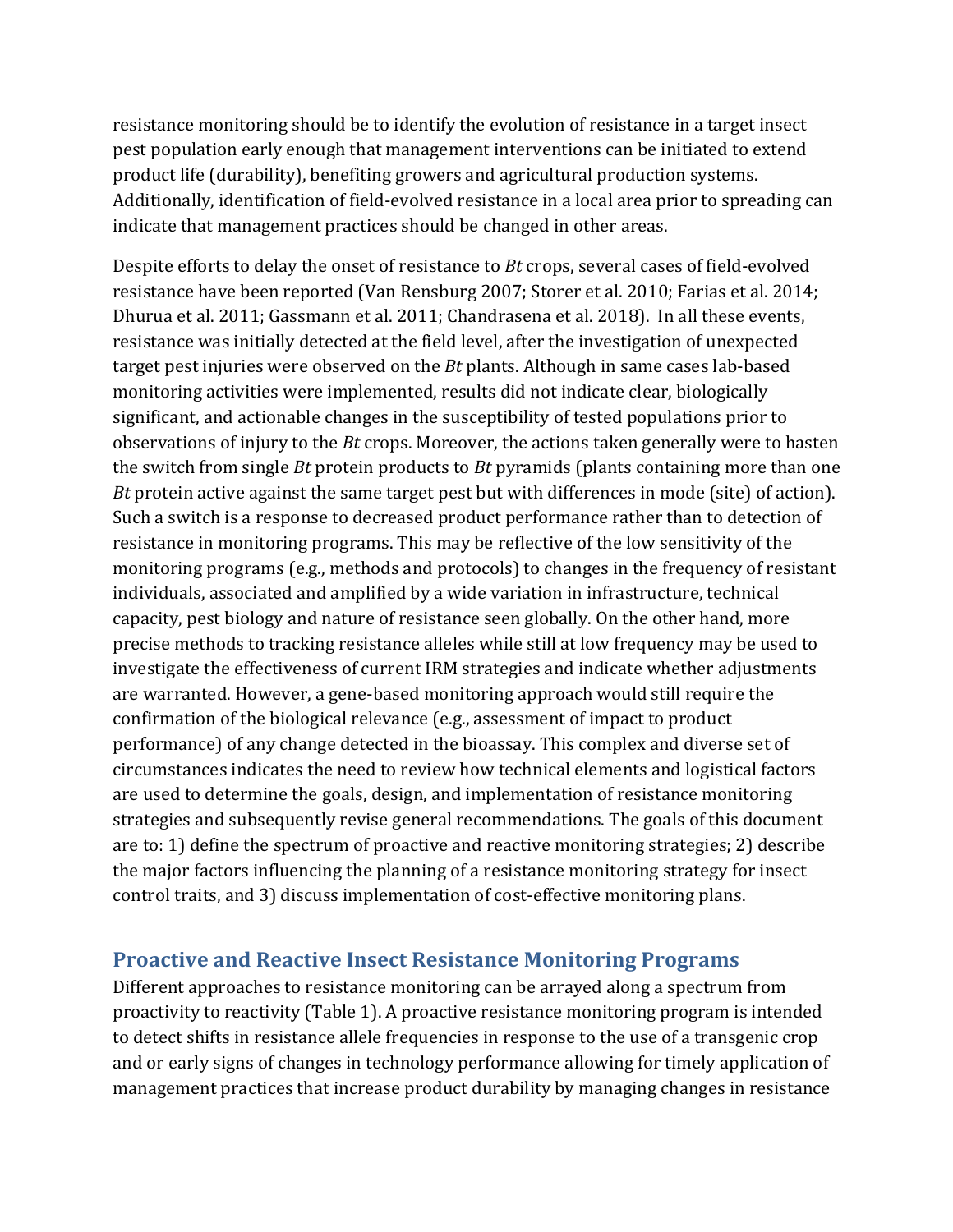frequency or limit the spread of it. Conversely, a reactive monitoring program encompasses the development of a system to identify changes in product field performance and determine whether resistance evolution is responsible (Table 1).

### **Proactive Insect Resistance Monitoring Programs**

There are several methods typically used to measure the susceptibility of an insect collection for proactive monitoring (Table 1). These vary in the level of change they can detect and therefore in the degree of proactivity. "Genotypic assays" represent a sophisticated and sensitive set of methods used to estimate the frequency of resistance alleles in natural field populations (e.g., F2 screens, F1 screens and molecular assays described below). "Phenotypic assays" using feeding tests where field-collected populations are challenged with purified or semi-pure proteins in artificial diet and or testing field collected insects against plants expressing the *Bt* proteins are less sensitive to changes in allele frequencies. Systematic monitoring of field performance using sentinel plots (Venette et al. 2000) or surveys of commercial fields for damage plants can be used to monitor for suspected cases of insect resistance that are already occurring and identify geographic areas with highest risk (Matten et al. 2004).

### *Reactive Insect Resistance Monitoring Programs*

Reactive resistance monitoring relies on reports from growers, crop consultants, industry representatives in the field or extension entomologists of any potential reduced efficacy in the field (Table 1). Such reports can be used to support the identification of those areas with suspected resistance and provide recommendations of effective remedial actions to growers (e.g., Best Management Practices) while additional testing to confirm resistance is being carried out.

Whether pursuing a proactive or a reactive insect resistance monitoring program, the detection of putatively resistant individuals in the field or a laboratory is not equivalent to proving field-evolved resistance. Further analyses are needed to demonstrate that genetic change in pest susceptibility correlate consistently with the use of an insecticidal compound. Nevertheless, such results from monitoring programs can be used to trigger changes in management practices before any confirmatory steps are completed.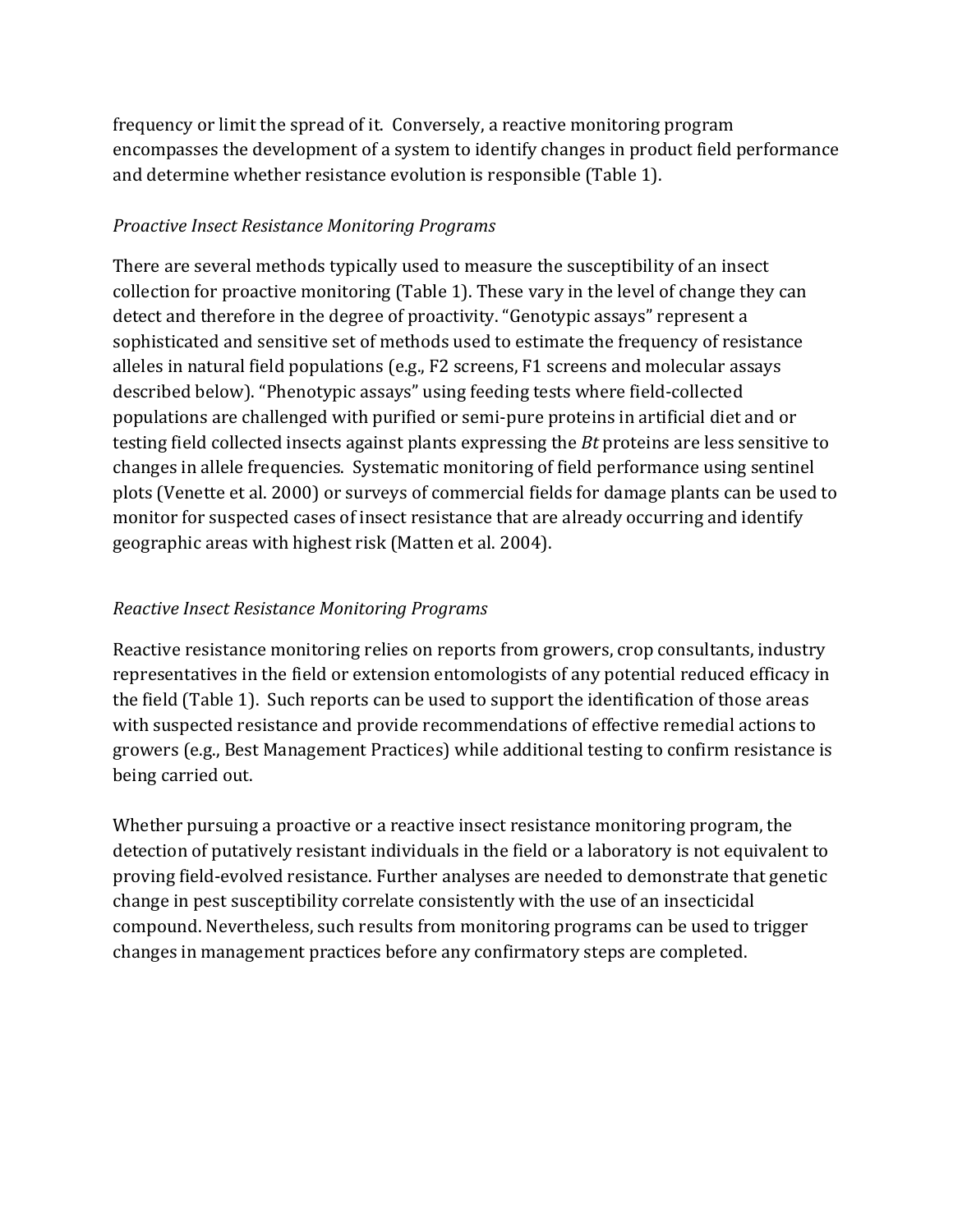# **Factors Impacting the Implementation of a Resistance Monitoring Program for Insect Control Traits**

The central question in designing resistance monitoring programs is how early the evolution of resistance can be detected. The nature of resistance impacts the ability to detect it using any given method (Roush and Miller 1986). For instance, if the goal of the monitoring program is to detect small changes in resistance alleles, more proactive and sensitive approaches to monitoring are required. Alternatively, if the goal is to document field-evolved resistance associated with changes in field susceptibility of insect populations caused by exposure to *Bt* crops, then reactive approaches may be sufficient as outlined in Sumerford et al. 2013. A common understanding and alignment to the main goal of a resistance monitoring program should be built amongst key stakeholders such as growers, crop developers, business leadership, regulatory authorities, government officials, publicsector scientists, and others. Having this alignment will help to determine the level of proactivity and sensitivity needed for resistance monitoring.

The main challenge when designing a monitoring program is to identify practical effective monitoring tools that are proportionate to the benefits of resistance monitoring to the agricultural system. Resistance monitoring programs should be tailored to address local needs considering the local reality. Therefore, there is no single recommended approach or method to monitor resistance for all circumstances. The decision-making process to implement an insect resistance monitoring program (Proactive or Reactive) and the methods to use to assess and or document resistance, requires a diligent examination of the factors impacting the implementation of a resistance monitoring strategy to guide the design or the simplification of existing programs when needed. Additionally, if appropriate more than one approach to monitoring could be implemented, for instance to generate field-relevant information.

There are several elements impacting the selection and implementation of an approach and or methods of choice to monitor resistance (Table 2): appropriate level of investment; existing regulatory requirements, infrastructure and technical capacity; biology and ecology of target pests; level of control of the pest by the product and the status of resistance. These elements can be grouped in three groups of factors: 1. The **appropriate level of investment** based on ability to adjust resistance management strategies grounded on monitoring results, 2. the quality of **infrastructure and technical capacity available** and 3. the **nature of resistance being monitored** resulting from the efficacy of trait and genetic basis of resistance. Defining the goal of the monitoring program in context to the expected nature of resistance is key to identify the level of proactivity and sensitivity needed for resistance monitoring.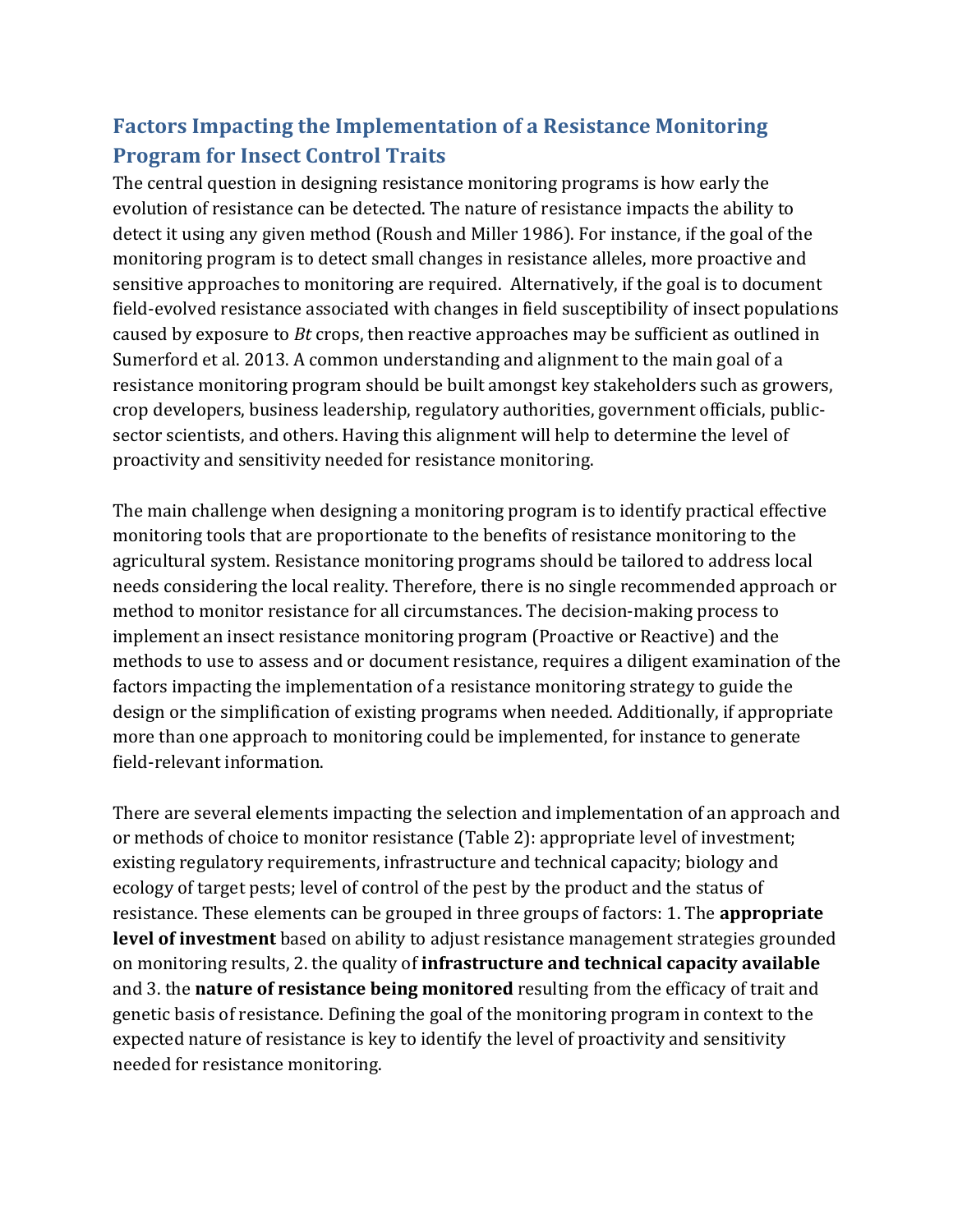#### *Appropriate Level of Investment*

The return on investment in resistance monitoring should be a primary consideration when designing a monitoring program. Proactive resistance monitoring programs are generally more labor and resource intensive than reactive programs (Table 2). Therefore, it is important to consider the value of the insect protection trait to growers and the ability to change resistance management practices in response to monitoring results. When evaluating the appropriate level of investment, both the spatial and temporal intensity of sampling are important considerations. These should be based on the magnitude of the resistance risk as well as pest biology and ecology (number of generations per year, reproductive rate, and dispersal propensity). In some jurisdictions, regulatory requirements define the resistance monitoring methods that should be pursued in a country limiting the options of methods of choice for alternatively monitoring resistance. In these situations, when regulatory requirements may differ from the most effective monitoring approach it would be important outreach to local regulators and academics to explain and demonstrate the basis for simplifications or adjustments to current monitoring programs.

### *Infrastructure and Technical Capacity Available*

The evaluation of the quality of the infrastructure and technical capacity available to accommodate resistance programs is also an important factor to be considered before committing to a monitoring approach and method (Table 2). For example, the typical feeding tests used in proactive, insect resistance monitoring programs require fieldcollected populations to be reared and then subsequent generations to be challenged either with purified or semi-pure proteins in artificial diet or with commercially relevant plant tissues expressing for example the *Bt* proteins of interest of the monitoring program. If the pest targeted by the resistance monitoring program can neither be sampled at the field level, or reared in a contained environment, then alternative methods should be explored. Systematically monitoring the efficacy of the *Bt* crops in the field or a reactive monitoring program based on a system to handle growers' complaints may be the only feasible approaches. If populations of the target pest species can be sampled and reared, other factors such as appropriateness of the investment to monitor resistance and likelihood of detecting resistance also need to be examined before committing to a monitoring approach and method $(s)$ .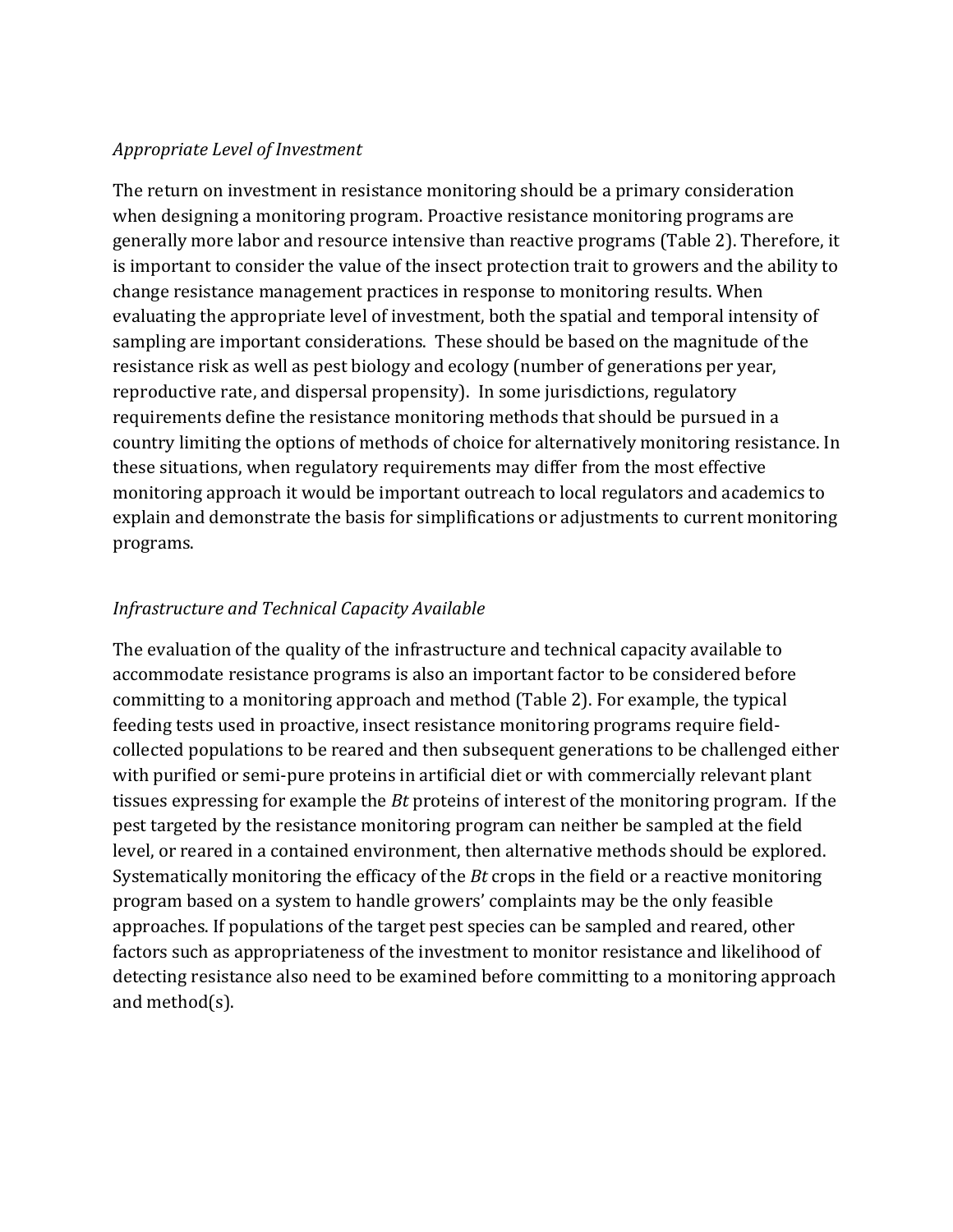#### Level of *Control by Bt Crop* and Nature of Resistance

The level of control of the pest impacted by the *Bt* crop, the genetic basis of resistance  $(e.g.,$ number of genes, number of alleles, functional dominance), and the intensity of the resistance trait together influence the ability to detect the alleles of interest (Table 2). For traits that provide intermediate levels of control of the pest, the presence of resistance mechanisms that provide moderate increases in fitness may be governed by non-recessive alleles that lead to a steady evolution of resistance over time. In these situations, the detection of incompletely dominant resistance can be more sensitive because a concentration of the insecticidal compound that discriminates heterozygous from homozygous resistant individuals in theory could be identified (Beeman 1983; Siegfried et al. 2007). 

In the situation where *Bt* traits provide high levels of control of susceptible insects, resistance mechanisms must provide a large change in fitness on the transgenic crop for the insect to survive. Such resistance mechanisms tend to be governed by resistance alleles that are recessive (i.e. heterozygotes are also controlled at a high level). The rate of increase of these alleles in an insect population is expected to follow an exponential path, whereby a period of small changes in frequency ("lag phase") is followed by a rapid increase. Recessive inheritance makes the early detections of these small changes in allele frequency extremely difficult because many field-collected individuals are necessary to allow the pool of test insects (alleles) to contain homozygous resistant individuals that can survive a diagnostic-dose (Roush and Miller 1986). However, once the frequency of these resistance alleles is sufficiently high for a diagnostic-dose assay to detect them, they are likely to have entered the rapid increase phase and resistance in the field may appear abruptly. It's important, therefore, to understand the expected genetic basis of resistance when making decisions on establishing a proactive monitoring program and the testing strategy to be used.

## **Implementation of Resistance Monitoring Programs**

There are two fundamental elements in a resistance monitoring program: 1) prior to significant deployment of the insect trait against the pest in the region (i.e.;  $\leq 2\%$  of product use), generate baseline information on the susceptibility of populations of target insect pests, the frequency of resistance alleles, and/or the field efficacy of a product containing insect traits; 2) monitor and assess departures from the baseline using appropriate monitoring methods.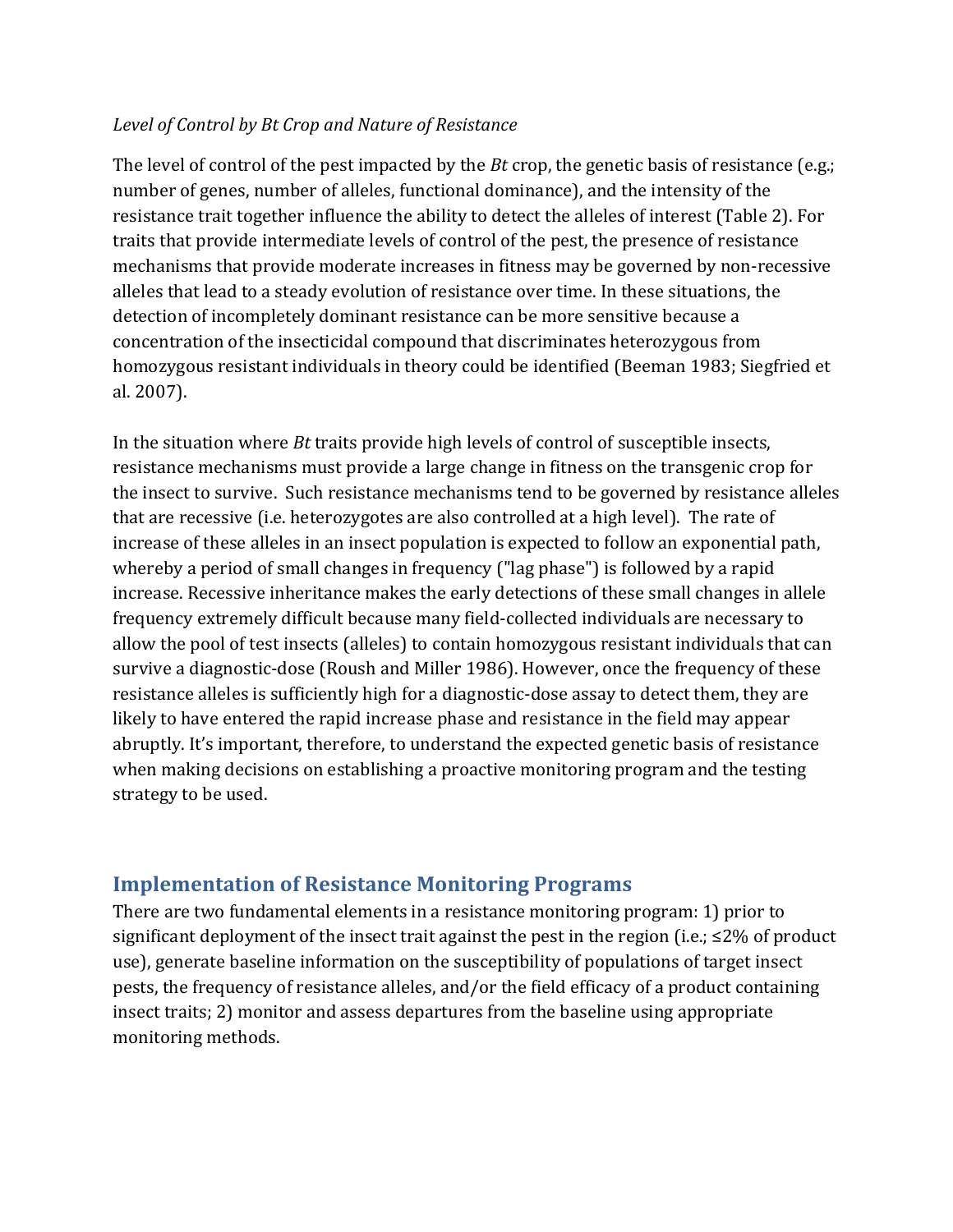## **Baseline susceptibility**

Generating "baseline" data to allow comparations over time is important for proactive and reactive resistance monitoring programs. Ideally, baselines data should be generated prior to product launch or very early in the introduction of the *Bt* plant in the landscape. The type of "baseline" data to be generated should reflect the approach and method of choice to be used to monitor resistance.

### *Baseline susceptibility of insect populations*

For situations where monitoring programs will seek to identify population-level changes in pest susceptibility, the susceptibility of field collected insects to the *Bt* proteins present in a crop being grown should be documented. This can be achieved by collecting insects from areas where product use is expected to be high and rearing them in a laboratory. Then the offspring of the field collected insects are screened in feeding tests where insects are typically challenged with purified or semi-pure proteins in artificial diet to determine the average and variation in concentration-response. If assays with purified protein are used for the baselines, there should be an ability to continue production of the same quality of protein for the life of the monitoring program. Alternatively, if artificial diet methods are not available, insects can be tested against plants expressing the *Bt* proteins using plant tissue in a standardized laboratory bioassay or in whole plants in a greenhouse to determine average and variation in response to the levels of protein expressed in plants.

#### *Baseline resistance allele frequency*

For situations where monitoring programs will seek to identify changes in resistance allele frequency, the same protocol for genotypic monitoring  $(e.g., F2 \text{ screen}, F1 \text{ screen})$  or molecular assays described below) that will be used for monitoring should be followed to establish the spatial pattern of resistance alleles in areas where cultivation of the *Bt* crop is expected to be greatest.

### *Baseline field efficacy of an insect control technology*

For situations where monitoring programs will seek to identify changes in field efficacy of a *Bt* crop, the efficacy of the insect control traits in commercially relevant crops should be established before wide-spread deployment of the *Bt* crop in the landscape. The creation of such historical data is important to allow for comparisons to information generated in systematic evaluation of commercial *Bt* crops. Such data also enable a more complete analysis of the relationship between insect susceptibly and product performance. Baseline field efficacy can be established for a range of pest pressure levels using natural or artificial infestations, often over multiple growing seasons and across multiple locations. The set of evaluated parameters should be relevant for tracking product performance over time after the product is launched to provide early indications of potential resistance. Documenting the baseline efficacy of *Bt* traits supports the understanding of expected levels of damage to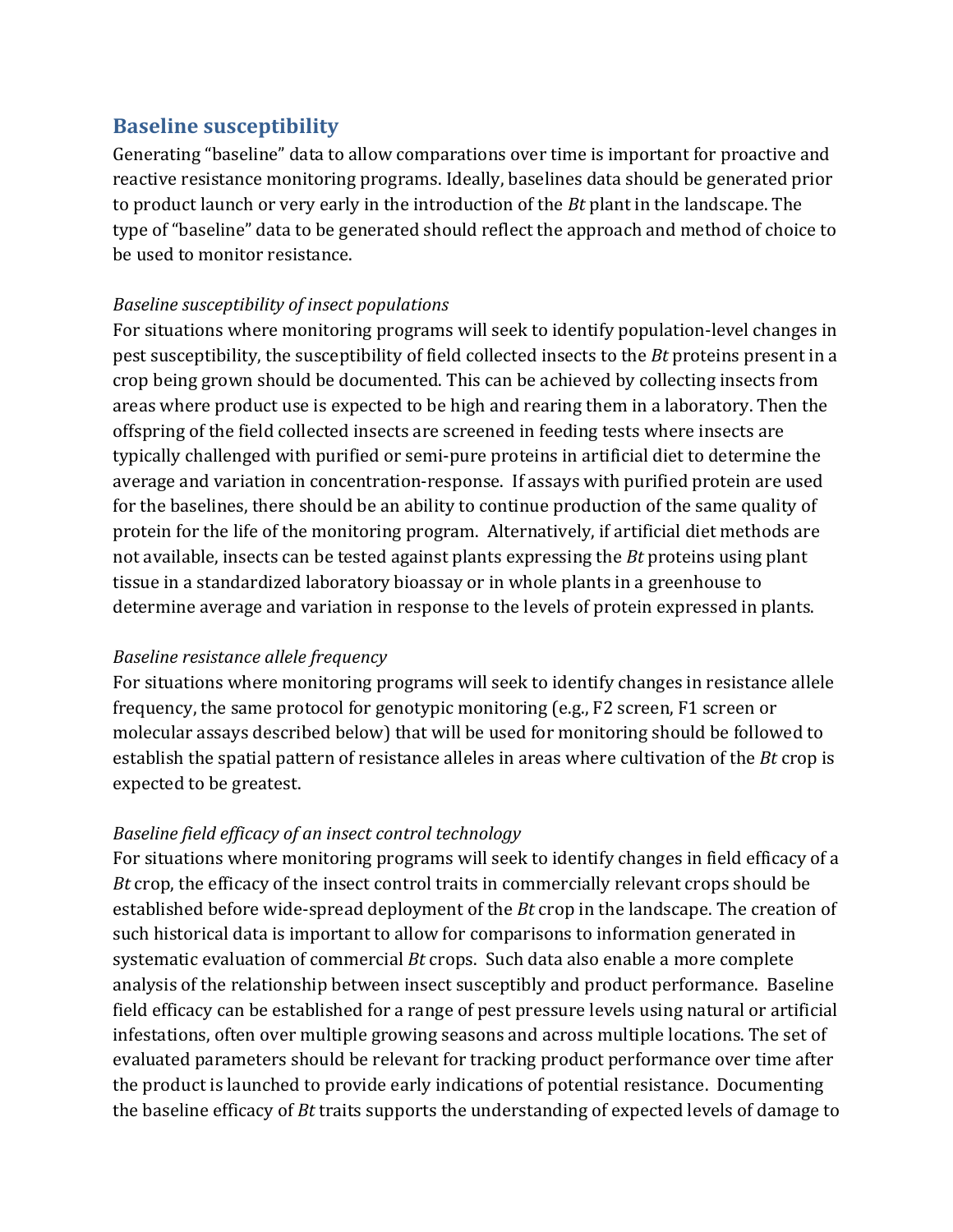the product under real-world conditions and establishes realistic expectations for product performance. 

#### **Assessment of resistance**

#### **Proactive Resistance Monitoring**

*Genotypic assays*

#### *F2 screens*

The F2 screen is an effective method for detecting rare, recessive resistance alleles (Andow and Alstad 1998). However, it is labor intensive and rearing requirements can be expensive. This approach requires the pair mating of field collected insects (field parents), and the sibling-mating the F1 progeny (inbreds within family lines) to produce the F2 progeny to be screened (bioassayed) for the presence of resistance alleles (Andow and Alstad 1998; Matten et al. 2004; Huang et al. 2011). Success of this rearing approach appears to be species-dependent due to the potential for inbreeding depression and disease. It is important to keep track of the proportion of collected insects that result in successful bioassays when estimating the uncertainty in calculations of allele frequency. The screening for resistance alleles should be done when possible using plant material or a discriminating concentration of the *Bt* protein capable of distinguishing field-relevant resistant individuals from susceptible individuals. When using plant material to screen resistance alleles it is important that the *Bt* protein expression in the plants used is confirmed to be comparable to normal field expression, and that relevant plant tissues for which the insect species feed on are used, to reduce the probability of false positives (and negatives). Consistency in using plants in the same genetic background in the traited and control entries to provide plant material for the bioassays over time is desired. Although the F2 screen is considered ideal to detect rare resistance alleles in low frequencies, the sensitivity of the method is limited by the number of sibling families that can be obtained from a single collection (Siegfried et al. 2007). This method may not generate practical results if more than one recessive locus is necessary to confer the resistance to the *Bt* crop. The method may detect resistant alleles in one locus and not identify the others all in one family line. Therefore on-plant assays must confirm the relevance of the alleles detected in the F2 screen.

#### *F1 screens*

The F1 screen is a simplification of the F2 screen procedure and it requires the creation and access to a field-relevant and reasonably characterized single-gene resistant strain that the resistance within the strain is largely recessive. In the F1 screen, the resistant strain is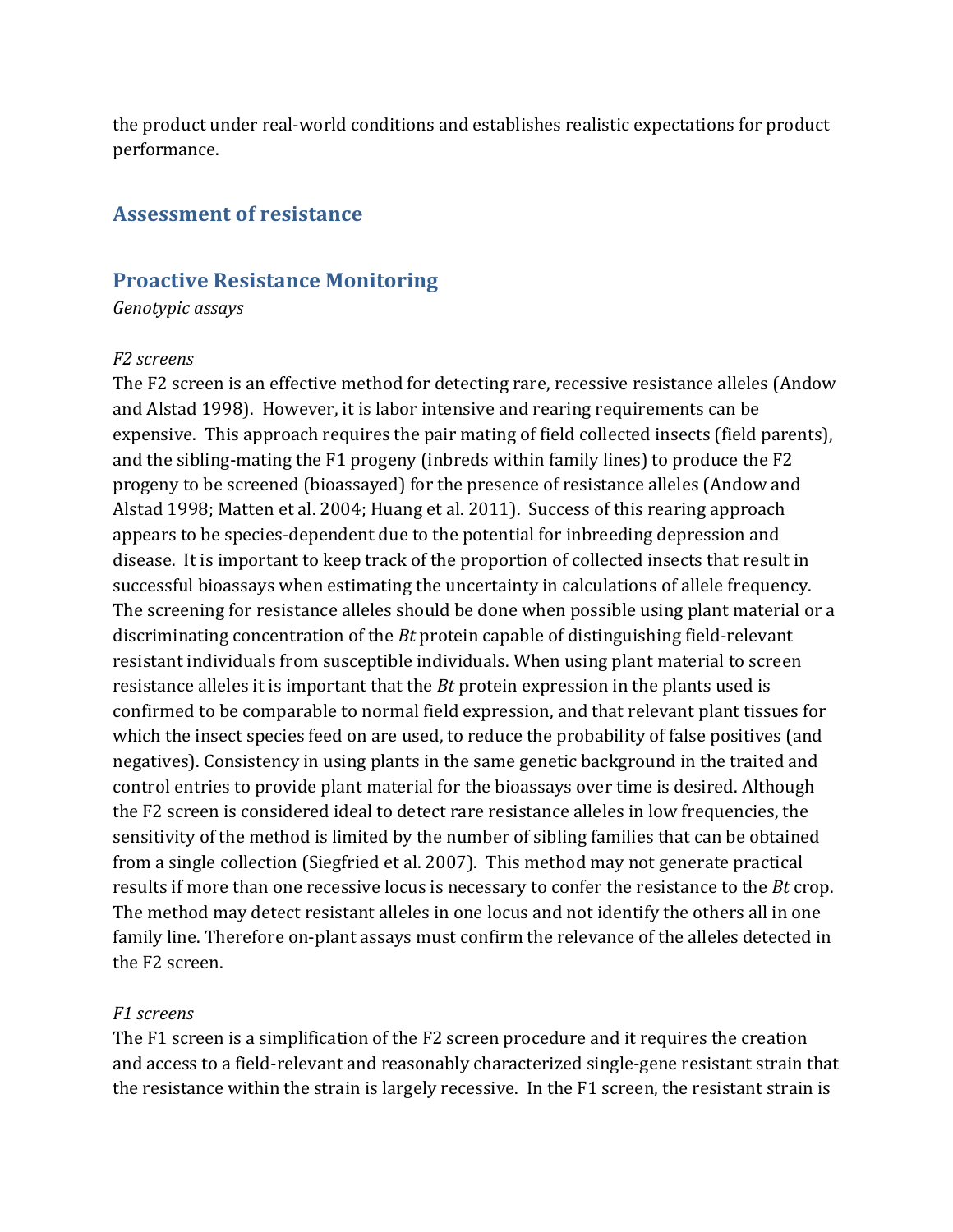mated with field-collected insects. Likewise, this involves pair mating of field collected males and resistance strain virgin females. The F1 offspring of these pairings are bioassayed using plant material or a discriminating concentration of the *Bt* protein to screen for resistance alleles. The F1 screen method is expected to have a greater detection power than the F2 screen method, and to significantly reduce costs for detecting known resistance alleles (Yue et al. 2008). However, an F1 screen detects only resistance alleles at the same locus as the tested resistant strain, (although the actual resistance allele may differ) and does not detect recessive resistance at other loci. It therefore should be accompanied by phenotypic monitoring approaches.

#### *Molecular assays*

In addition to bioassays, molecular assays may detect resistant alleles at low frequencies at an early stage of resistance development. Molecular screening tools can be used only if field-relevant resistance alleles have already been characterized. For example, after resistance has developed in one region, molecular tools can be used to detect the same resistance in other regions. Molecular methods permit field-collected insects to be preserved and tested, obviate complexities of rearing pests, and greatly increase the efficiency of detecting specific resistance-conferring genetic mutations. However, because it is specific to known resistance alleles, sole reliance on molecular monitoring may result in not detecting resistance conferred by other alleles or genes. Thus, molecular monitoring methods typically must be continually validated with bioassay-based monitoring efforts and should be accompanied by phenotypic monitoring approaches.

#### **Phenotypic assays**

#### *Diet-based testing*

There are two approaches to diet-based testing to monitor resistance: concentrationresponse bioassays measure susceptibility of a population; and discriminating or diagnostic concentration bioassays measure the frequency of potentially resistant individuals. Concentration-response bioassays are more appropriate for documenting resistance that has reached high levels, but not effective to detect small changes in resistance allele frequency (Halliday and Burnham 1990, Siegfried et al. 2007). Discriminating or diagnostic concentration bioassays can be used to estimate the frequency of putative resistant individuals. This technique is useful because all individuals are tested at an appropriate and informative concentration and reasonable sample sizes can be used to detect resistance at moderately low frequencies. Beyond determining mortality of tested insects, it can be used to measure sublethal effects of a less-than-high-dose trait. However, to detect resistant individuals when resistance alleles are rare (frequencies  $\langle 10^{-2} \rangle$  and recessive, using the diagnostic dose methodology would require extremely large sample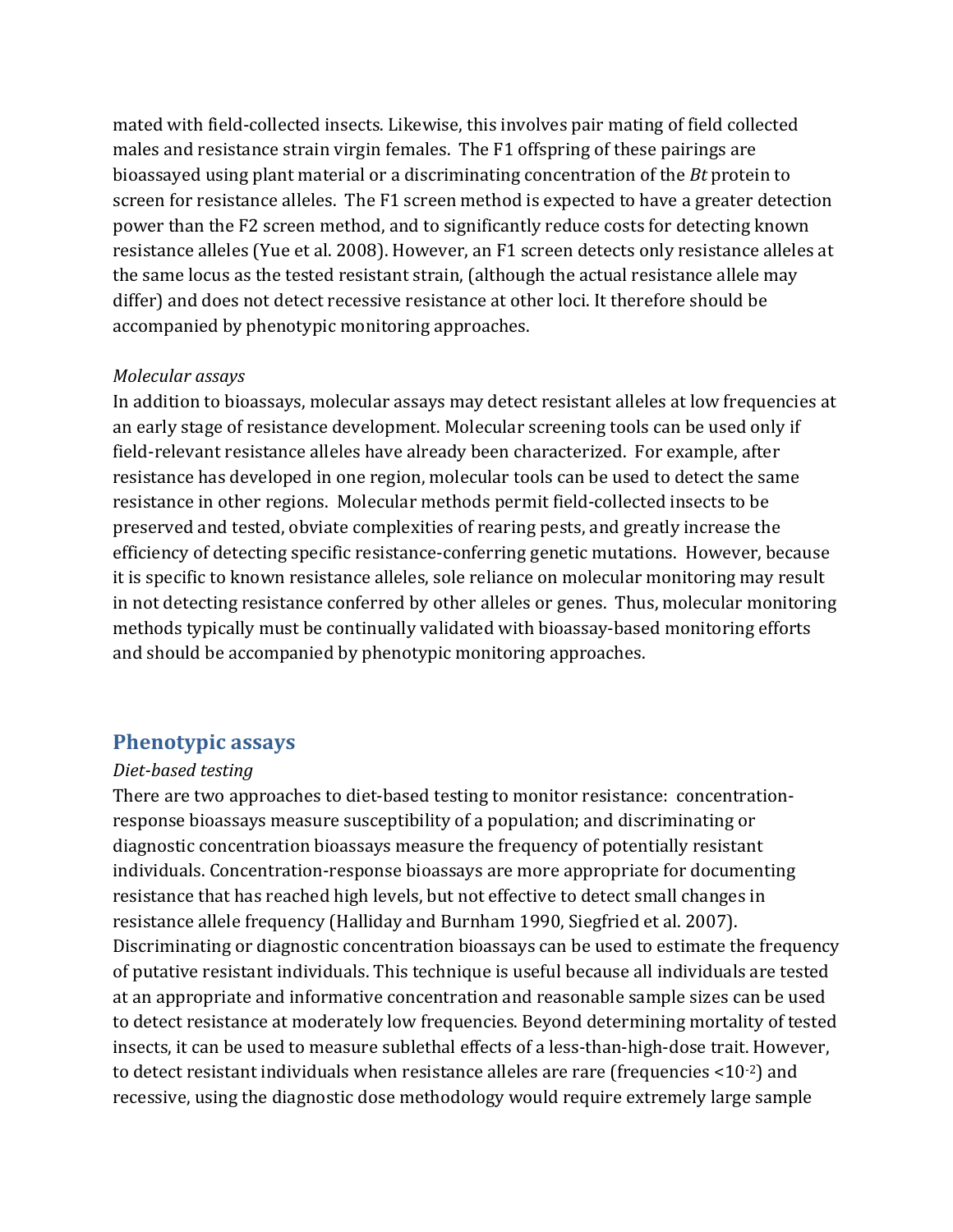sizes for collection, rearing and bioassays. The diagnostic or discriminating concentrations doses chosen to be used for resistance monitoring should be indicative of genetic changes in case of field-relevant selection of resistance individual (alleles) and therefore in general "low" doses should be avoided.

#### *Plant-based bioassays*

Plant-based bioassays provide relevant exposure to a plant-produced insecticidal agent and therefore can be useful in understanding field-relevant performance of insect collections and insects with resistance identified through other approaches. As with diet bioassays, plant-based bioassays can measure the mean fitness of an insect collection on the plant material. In situations where insects normally show a very uniform response, such as mortality within a fixed time, these bioassays can be used to estimate the frequency of individuals that do not show the expected response. As with diet-based bioassays, plantbased bioassays can measure sublethal effects of a less-than-high-dose trait. Plant-based bioassays can also characterize the potential effects of any putative resistance using measures of the amount of plant material (e.g. leaf area) consumed. These bioassays can use excised plant material (replaced with fresh material at regular intervals) or whole plants. Plant-based bioassays, particularly whole-plant bioassays, provide the opportunity to investigate whether putative resistant insects can complete their development on the plant, which will determine whether a putative resistance allele can persist and spread through a population under selection by the transgenic crop. Moving from diet to plant tissue to whole plant increases field-relevance of the resistance trait detected. However, this progression also may increase complexity, variability, and resource costs.

#### *Systematic field survey technologies' performance at the field level*

Assessment of commercial product efficacy through methodical evaluation either of available commercial fields or of sentinel plots established for the purpose can provide direct observation of changes in plant efficacy. This approach can be useful when targeted to regions with a higher risk for resistance development. In the case of sentinel plots, it is important that the size and placement of the plots reflect the biology and ecology of the pest. Non-*Bt* plant plots are necessary in the experimental design to provide a measure of the pest population density to separate issues related to pest pressure from potential resistance issues. This is particularly important for non-high dose *Bt* crops that may withstand more injury in situations with high pressure. A typical positive aspect of systemically assessing the field efficacy of products is that the testing is done on the product under field conditions and under common management practices including the use of other best management practices. This approach can also allow targeted collections of field insect populations from fields showing unexpected levels of injury for resistance confirmation in laboratory bioassays. The expected damage (and survivorship) due to a target species can vary under a broad range of conditions (such as pest pressure,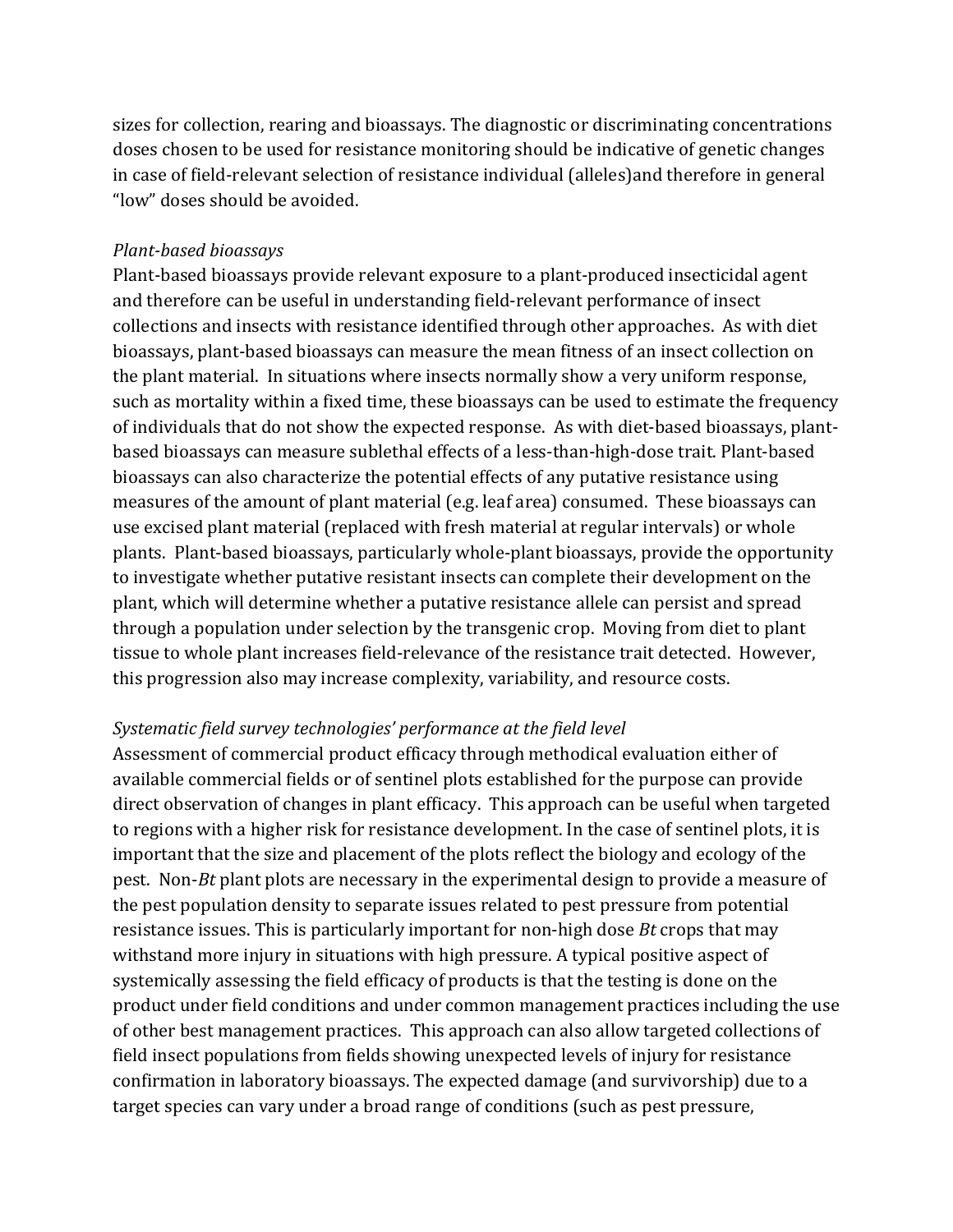hybrids/varieties being cropped and agronomic practices). Thus, baseline information on the expected level of efficacy of an insect control technology, and therefore expected damage due to a target species, needs to be available to allow comparisons to a suspicious case of unexpected damage. Insect collections from fields with unexpected damage must be tested with standard bioassays to distinguish a suspicious case of unexpected damage from cases of resistance development.

### **Reactive Resistance Monitoring**

#### *Field Surveillance*

This approach is predicated upon effective processes to investigate reports from growers, crop consultants and extension advisors of unexpected injury by target pests in commercial fields. Such reports should be investigated to confirm that injury to the *Bt* crop was caused by the target pest and exceeds what is expected based on baseline efficacy and pest population pressure. This process of reporting and documentation supports the identification of regions with potentially resistant populations and should be used to trigger recommendations for additional pest management measures by growers, regardless of whether resistance is confirmed. The additional pest management should be pre-defined if possible, and a system established to track their recommendation, implementation, and effectiveness at the grower level.

Investigations into reports of unexpected pest injury should include sampling of the pest population, if possible, for additional testing using a diet bioassay or plant bioassay to confirm whether the population is resistant. The testing strategy should establish heritable basis for the resistance to the *Bt* crop that allows the production of reproductive adults. Confirmation of resistance may lead to additional management or mitigation measures at the regional level.

### **Remedial Action Plans**

To be useful for managing pests and resistance, resistance monitoring should be associated with triggers for remedial actions. The triggers and actions will depend upon the proactivity and sensitivity of the resistance monitoring approach. Remedial action plans that are specific for a crop, pest, and fit the growers' management system ought to be developed and available to allow proper responses to cases of suspect or confirmed resistance. The response to a case of suspected insect resistance might be different for findings in proactive monitoring programs that are laboratory-based or rely on systematic field surveys of product performance and reacting to grower's complaints. For example,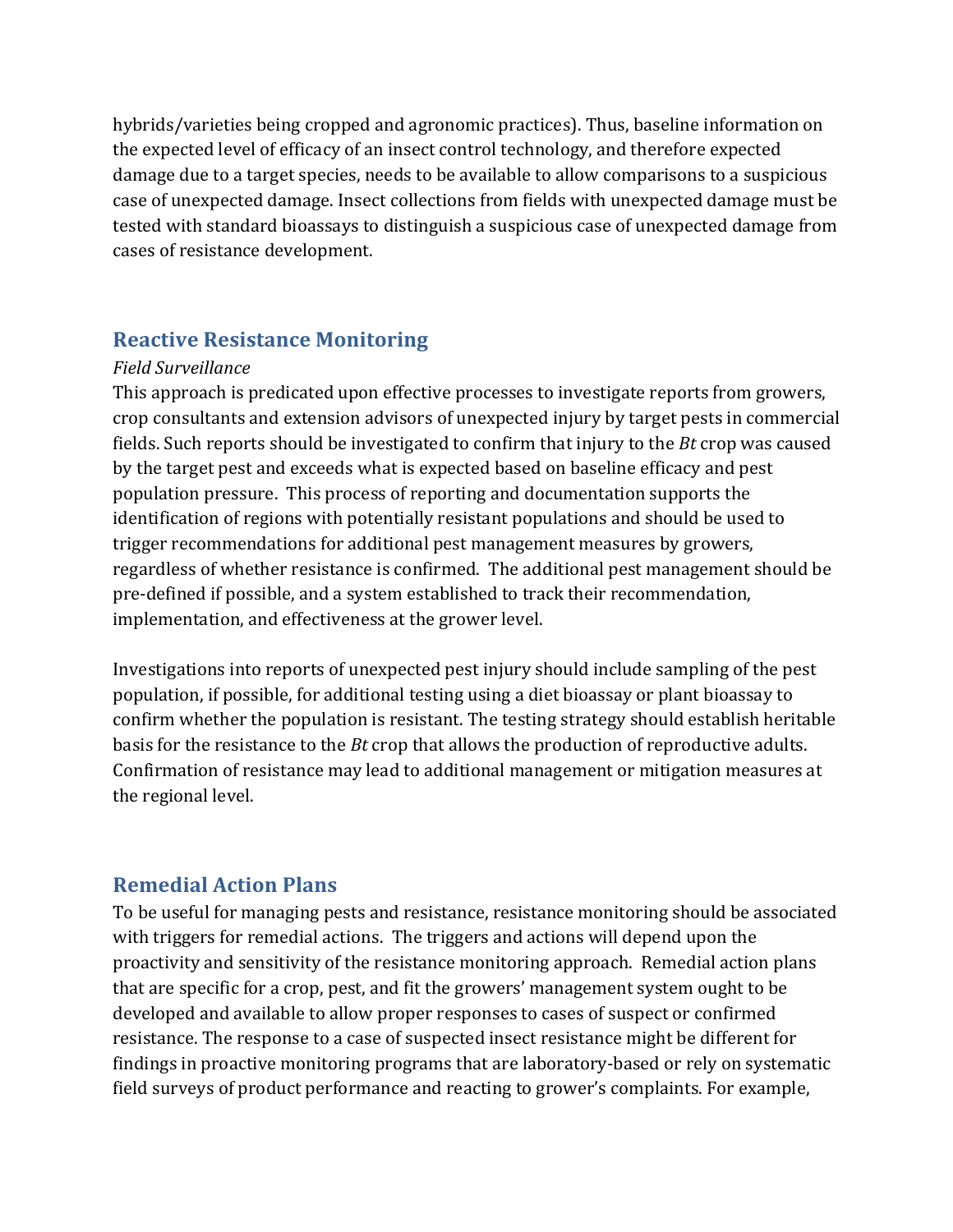with more proactive detection of emerging resistance, modifications to resistance management plans might be warranted so that they are better tailored to the properties of the resistance. With more reactive detection of resistance established in the fields, remedial actions generally focus on mitigation of the effects of the resistance through implementation of additional or alternative pest management tactics. In some cases, resistance confirmation can take additional cropping seasons and it may be appropriate to begin remediation programs while the confirmation steps are continuing.

### **Takeaways and Key Messages**

Resistance is a natural expectation stemming from the societal need to control key crop pests. Establishing goals of a program designed to monitor the evolution of insect resistance is critical to support a more informative definition of the approach and methods to be pursued. A wide range of approaches for monitoring insect resistance vary from monitoring the frequency of resistance alleles in field-collected insect populations to reacting to reports from growers of control problems. A single approach to resistance monitoring is likely not to fit the diversity of local needs and realities. The local situation and how it influences decisions based on the factors impacting the selection of approaches and methods to monitor insect resistance should be assessed. The appropriate level of investment, regulatory requirements, infrastructure, and technical capacity available, trait efficacy, and the genetic basis of resistance should be used to determine the resistance monitoring approach. Transparency, collaboration, and communication among stakeholders are all critical for credibility of the monitoring program and to respond collectively to changes in product performance. Growers, researchers, regulators, and technology developers need a shared understanding of goals, methods, and interpretation of monitoring programs, as well as mitigation action plans.

## Appendix: Glossary of terms used in this paper

There is confusion and inconsistency in the public literature in how many key terms are used. For clarity, we define several key terms as used in the present paper.

Resistance: A genetically heritable change in a target pest *population* that arises from exposure of the population to the transgenic insect protection trait in the field and reduces the sensitivity of the population to the trait.

Field-relevant resistance: *Resistance* that increases the fitness (survival and reproduction) of the insect population when developing on the transgenic insect protected crop. Field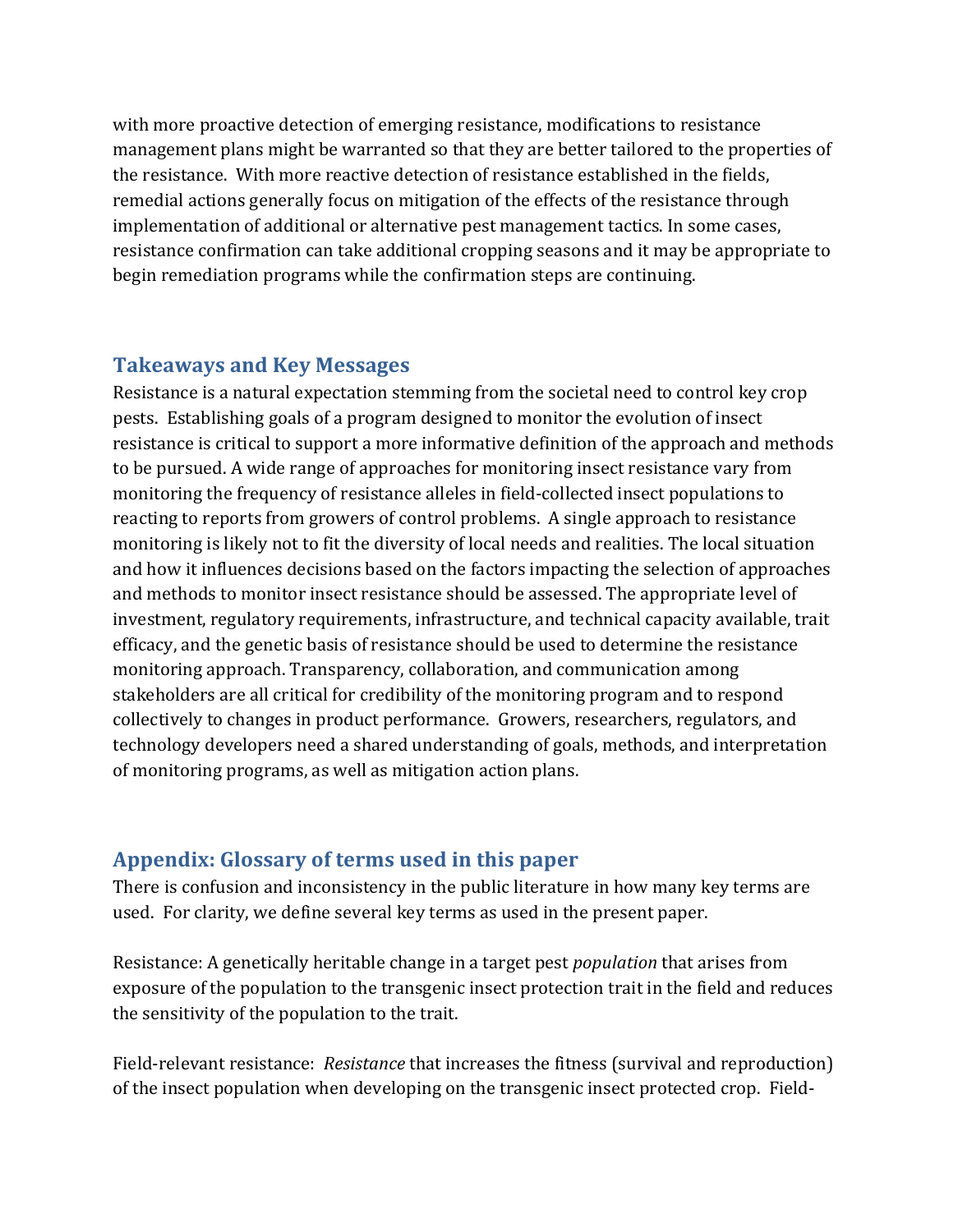relevant resistance reduces or has the potential to reduce the ability of the trait to provide protection of the crop.

Population (a.k.a. general population, larger population): A group of actually or potentially interbreeding organisms that are present in the same geographic area at the same time (this is the ecological definition of a population). A population therefore extends across multiple fields or counties depending on the biology, particularly dispersal behavior, of the pest species.

Collection: The insects that are sampled from a population as part of a resistance monitoring program. A collection is representative of the group of insects present at the location of the collection. If the insects are not under active selection, their susceptibility is representative of the general population.

## **References**

Van Rensburg [B]. First report of field resistance by the stem borer, Busseola fusca (Fuller) to *Bt*-transgenic maize. S Afr J Plant Soil. 2007; 24:147-151.

Storer NP, Babcock JM, Schlenz M, Meade T, Thompson GD, Bing JW, Huckaba RM. Discovery and characterization of field resistance to *Bt* maize: Spodoptera frugiperda (Lepidoptera: Noctuidae) in Puerto Rico. J Econ Entomol. 2010; 103:1031-1038. PMID: 20857709

Farias JR, Andow DA, Horikoshi RJ, Sorgatto RJ, Fresia P, Santos AC, Omoto C. Field-evolved Resistance to Cry1F maize by Spodoptera frugiperda (Lepidoptera: Noctuidae) in Brazil. Crop Prot. 2014; 64:150-158.

Dhurua S, Gujar GT. Field-evolved resistance to *Bt* toxin Cry1Ac in the pink bollworm, Pectinophora gossypiella (Saunders) (Lepidoptera: Gelechiidae), from India. Pest Manag Sci. 2011; 67:898-903. doi: 10.1002/ps.2127 PMID: 21438121

Gassmann AJ, Petzold-Maxwell JL, Keweshan RS, Dunbar MW. Field-evolved resistance to *Bt* maize by western corn rootworm, PLoS ONE. 2011; 6(7): e22629. doi: 10.1371/journal.pone.0022629 PMID: 21829470

Chandrasena DI, Signorini AM, Abratti G, Storer NP, Olaciregui ML, Alves AP, Pilcher CD. Characterization of field evolved resistance to Bacillus thuringiensis-derived Cry1F  $\delta$ endotoxin in Spodoptera frugiperda populations from Argentina. Pest Manag. Sci. 2018 74: 746–754.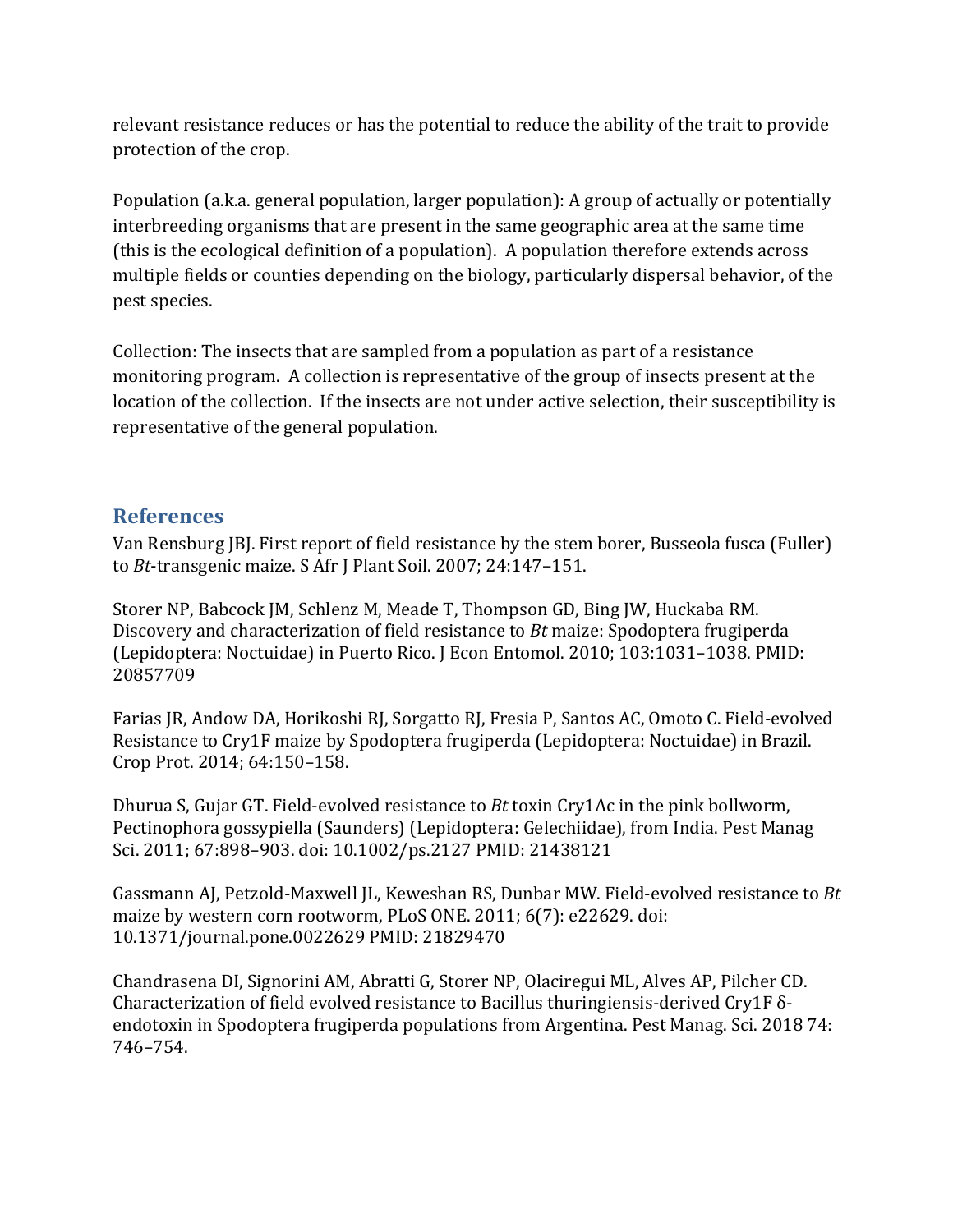Roush RT, Miller GL. Considerations for design of insecticide resistance monitoring programs. J. Econ. Entomol. 1986; 79, 293-298.

Venette RC, Hutchison W0, Andow DA. An in-field screen for earlier detection and monitoring of insect resistance to Bacillus thuringiensis in transgenic crops. J. Econ. Entomol. 2000; 94, 1055-1064.

Matten SR, Hellmich RL, Reynolds AH. Current resistance management strategies for *Bt* corn in the United States. In: Transgenic Crop Production: Concepts and Strategies, O. Koul and G.S. Dhaliwal, eds., Oxford/IBH Publishing, New Delhi, India, 2004; pp. 261–288.

Sumerford D V, Head GP, Shelton A, Greenplate J, Moar W. Field-evolved resistance: Assessing the problem and moving forward. J. Econ. Entomol. 2013; 106: 1525-1534.

Beeman RW. Inheritance and linkage of Malathion resistance in the red flour beetle. J. Econ. Entomol. 1983; 76: 737-740.

Siegfried BD, Spencer T, Crespo AL, Storer NP, Head GP, Owens ED, Guyer D. Ten Years of *Bt* resistance monitoring in the European Corn Borer: What we know, what we don't know, and what we can do better. American Entomologist 2007; 53 (4), 208-21.

Andow DA, Alstad DN. F2 screen for rare resistance alleles. J. Econ. Entomol. 1998; 91: 572-578.

Huang F, Ghimire MN, Leonard BR, Wang J, Daves C, Levy R, Cook D, Head GP, Yang Y, Temple J, Ferguson R. F2 screening for resistance to pyramided Bacillus thuringiensis maize in Louisiana and Mississippi populations of Diatraea saccharalis (Lepidoptera: Crambidae). Pest Manag Sci 2011; 67:1269 - 76; http://dx.doi.org/10.1002/ps.2182; PMID: 21538799

Yue B, Huang F, Leonard BR, Moore SH, Parker R, Andow DA, Cook DR, Emfinger K, Lee DR. Screening for rare Bacillus thuringiensis resistance alleles in field populations of sugarcane borer (Lepidoptera: Crambidae) using F1hybridization with a resistant strain. Entomol. Exp. Appl. 2008; 129:172-180.

Halliday, WR, Burnham KP. Choosing the optimal diagnostic dose for monitoring insecticide resistance. J. Econ. Entomol 1990; 83: 1151–1159.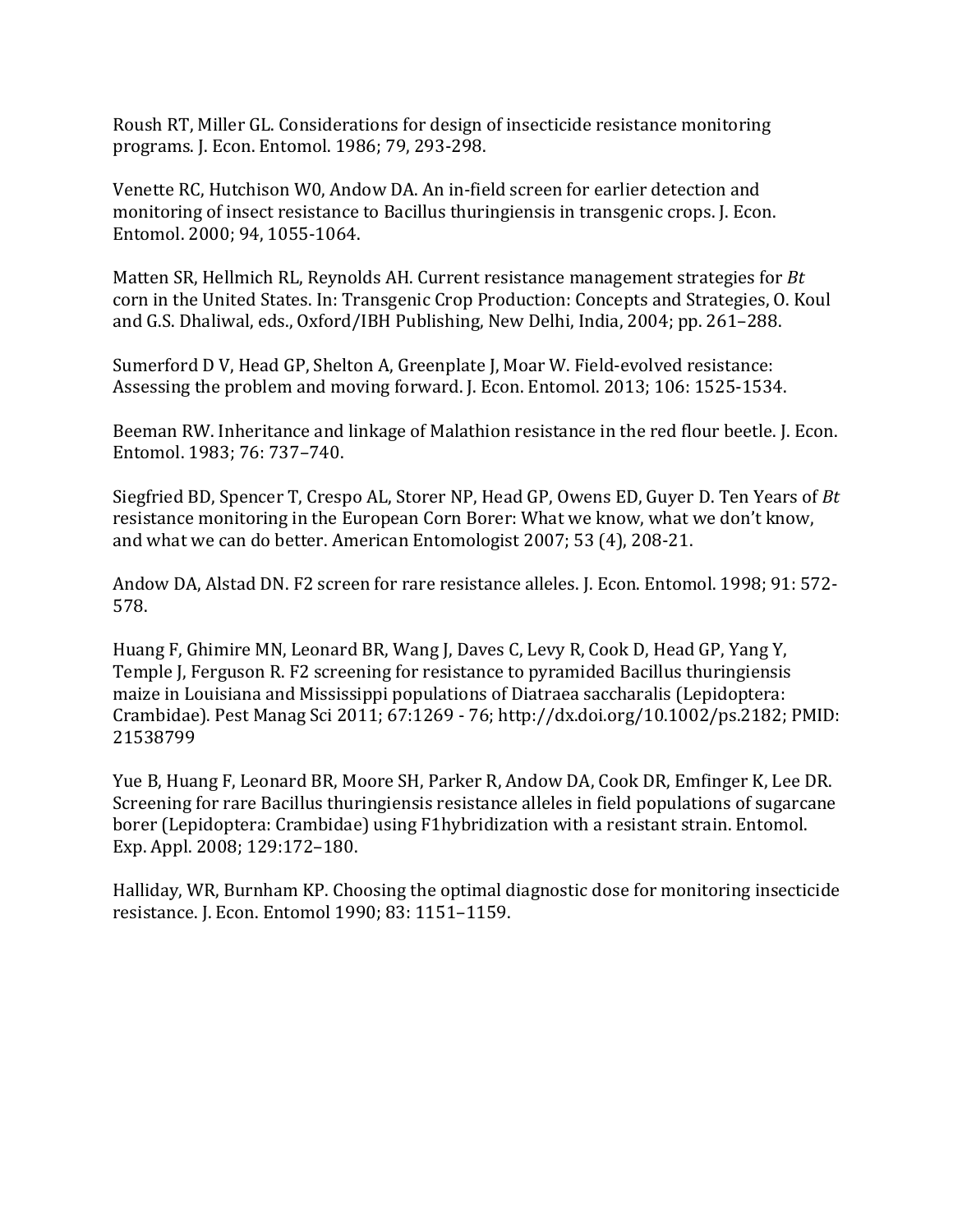Table 1. Approaches, methods and central technical components to assess resistance in proactive and reactive monitoring programs.

|                  | <b>Method Sensitivity</b><br>Cost<br><b>High</b>                                                                                                                                                                                                                                                                 |                 |                |                                                                                                                                                                                                                                                                        |                                                                                                                                                                                            |                                                                                                                                                                                 |                                       | <b>Method Sensitivity</b><br>Cost<br>Low                                                                                                                  |  |
|------------------|------------------------------------------------------------------------------------------------------------------------------------------------------------------------------------------------------------------------------------------------------------------------------------------------------------------|-----------------|----------------|------------------------------------------------------------------------------------------------------------------------------------------------------------------------------------------------------------------------------------------------------------------------|--------------------------------------------------------------------------------------------------------------------------------------------------------------------------------------------|---------------------------------------------------------------------------------------------------------------------------------------------------------------------------------|---------------------------------------|-----------------------------------------------------------------------------------------------------------------------------------------------------------|--|
|                  | <b>Proactive Monitoring Program</b><br>Phenotypic Assay<br>Genotypic Assay                                                                                                                                                                                                                                       |                 |                |                                                                                                                                                                                                                                                                        |                                                                                                                                                                                            | Systematic Field-level Survey of                                                                                                                                                | <b>Reactive Monitoring</b><br>Program |                                                                                                                                                           |  |
| <b>Baseline</b>  | Molecular                                                                                                                                                                                                                                                                                                        | F2/F1<br>screen | Diet-<br>based | Plant-<br>based                                                                                                                                                                                                                                                        |                                                                                                                                                                                            | Technologies' Performance                                                                                                                                                       |                                       | <b>Field Surveillance</b>                                                                                                                                 |  |
| Laboratory-based | Geographical sampling of field populations -<br>$\bullet$<br>plan for a risk-based sampling focusing on<br>areas with high risk for resistance evolution<br>Mating strategy of insects sampled from<br>fields - examine capacity available and<br>investment to mass mate insects versus<br>forming single pairs |                 |                |                                                                                                                                                                                                                                                                        | Define the geographical range<br>of fields to be evaluated and<br>intensity of observations -<br>ensure adherence to<br>standardize methods and high<br>quality of data being<br>generated |                                                                                                                                                                                 |                                       | Implementation of a<br>system to effectively<br>collect information<br>from growers<br>experiencing<br>unexpected damage to<br>transgenic<br>technologies |  |
| Field-based      | Execution of bioassays - ensure adherence<br>$\bullet$<br>to standardized methods and high quality of<br>data being generated                                                                                                                                                                                    |                 |                | Assess the capacity available<br>at the field level and therefore<br>the scale of program<br>Outline threshold of<br>unexpected damage; remedial<br>plans, testing strategy of<br>insects from fields with<br>unexpected damage and<br>mitigation actions if necessary | $\bullet$                                                                                                                                                                                  | Outline threshold of<br>unexpected damage;<br>remedial plans, testing<br>strategy of insects<br>from fields with<br>unexpected damage<br>and mitigation actions<br>if necessary |                                       |                                                                                                                                                           |  |